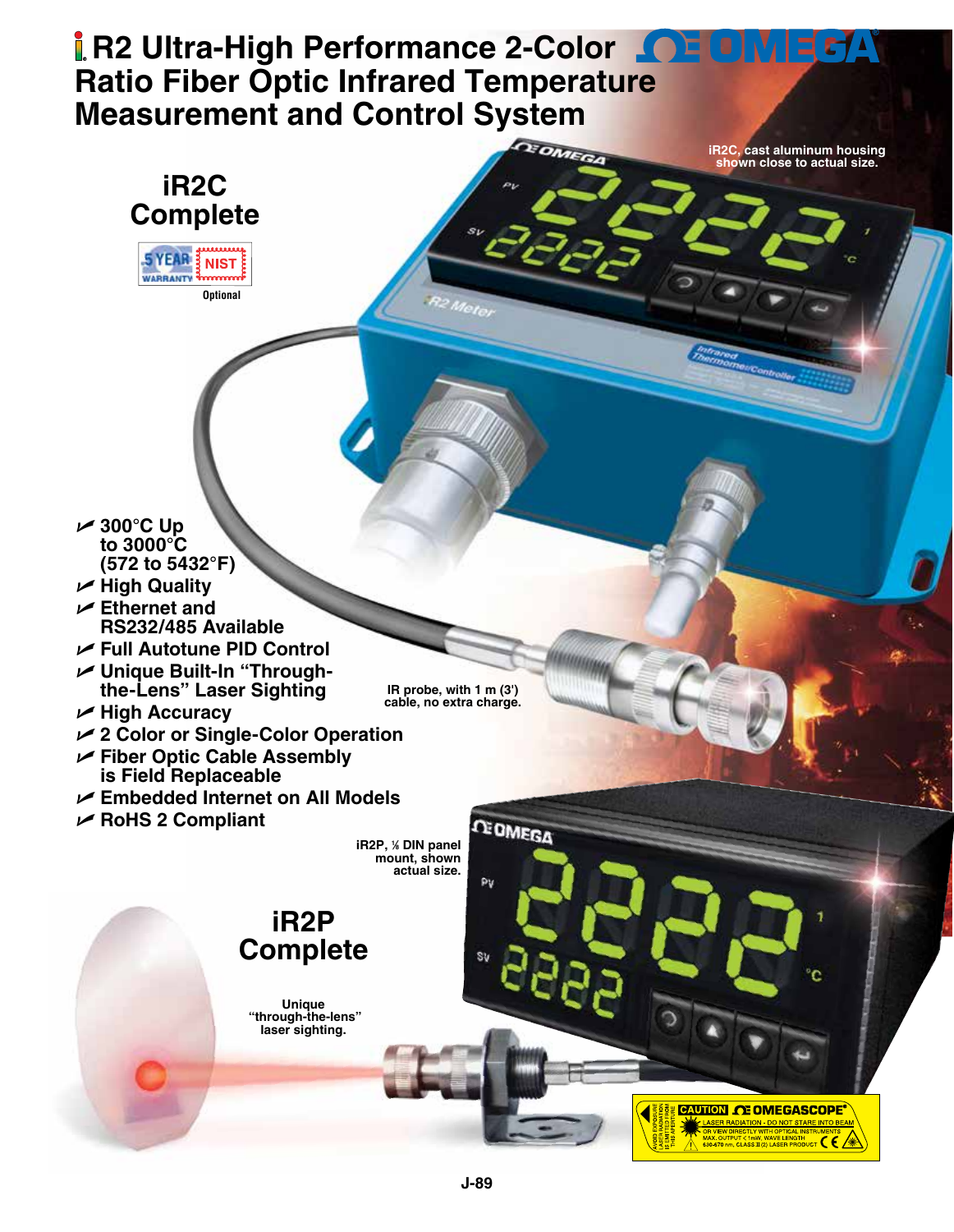The OMEGA® IR2 Series comprises state-of-the-art instruments for difficult and demanding high-temperature, 300 to 3000°C (572 to 5432°F) applications. It is ideally suited for measurement and control applications involving metals, glass, semiconductors, and more. The iR2 is extremely fast and accurate with a response time of 10 ms and accuracy of 0.2% FS. Despite its extraordinary technological sophistication and performance, the iR2 is also incredibly user friendly and simple to configure. The iR2 is designed to the highest-quality standards and is backed by a 5-year warranty.

## **2-Color Ratio Measurement**

The iR2 measures temperature using a 2-color ratio technique in which a temperature is computed from the ratio of 2 different infrared frequencies, unlike a standard infrared thermometer that measures the absolute amount of infrared energy. The 2-color ratio technique is essential for accurate measurements in many common applications: when the target is obscured by smoke or steam, when the target is viewed through a window or screen that reduces energy, or when the emissivity of the target is unknown or changes.

80 (3.2)

Unlike a standard infrared thermometer that determines an average temperature for everything within its field of view, the iR2 does not require that the target completely fill the lens field of view as long as the temperature of the target is higher than the background or material in the foreground.

This capability allows the iR2 lens to be installed farther from the target, or outside a window or screen, as well as to measure temperatures of small and moving targets more accurately. The iR2 can also be switched to 1-color operation if required.

### **Cast-Aluminum or Panel-Mount Enclosure**

The iR2 is available in 2 practical packages. The iR2C model is an extremely rugged cast-aluminum enclosure (with NEMA 4 rating) that can be mounted on any surface and is powered by 20 to 36 Vdc or 24 Vac. The iR2P model is a % DIN panel mount package with a NEMA 4 front bezel for rack or cabinet mounting with other instrumentation, and runs on 90 to 240 Vac or 110 to 375 Vdc power.

## **Full PID Control**

The iR2 is much more than an infrared transmitter. It is a complete autotune PID temperature controller an extremely compact enclosure (an important, unique feature). The iR2 features a totally programmable analog output that can be programmed within a range of 0 to 10 Vdc or 0 to 20 mA. The analog output is selectable as either a control output or as a calibrated retransmission of the temperature. The iR2 also offers a choice of 2 form "C" (SPDT) relays or solid state relays for controlling or alarms. The control functions feature the full suite of capabilities from simple on/off to full proportional integral derivative (PID) control. Instead of connecting a simple infrared transmitter to a separate temperature controller, the iR2 can do it all.

### **Big, Bright Display**

The iR2 features a big, bright LED dual display. The smaller numbers display the setpoints or alarm points. The larger numbers (a full 21 mm [0.83"] high) display the measured temperature. The display can be programmed to change color between **GREEN, AMBER,** and **RED** at any setpoint or alarm point, and the change in color is quickly seen from a distance.

#### **Dimensions: mm (inch)**

149 (5.9)

**iR2C, cast aluminum housing.**

136 (5.4)

**iR Probe, with CO3 1 m (3') cable, no extra charge.**

**CEOMEGA** 

**R2 Meter** 

### **Fiber Optics**

The iR2 comes with a compact NEMA 4 lens and a flexible fiber optic cable assembly. With the iR2, it's possible to measure the temperature of targets that would simply not be visible with conventional instruments. The fiber optic cable and lens allow the instrument electronics to be kept away from the target environment where it would be subjected to higher temperatures, smoke, dust, steam, or powerful electromagnetic emissions such as those generated by induction heating.

Both the stainless steel lens assembly and rugged cable assembly can be replaced in the field without returning the instrument for recalibration (a unique feature). The lens can operate in ambient temperatures up to 200°C (392°F) without external cooling. The variable-focus lens can focus on targets from any distance between 200 mm (8") and more than 4 m (14'). The 25:1 field of view is ideal for most applications.

OMEGA also offers a wide selection of compatible applicationspecific lens assemblies and fiber optic probes developed during 3 decades of experience servicing the most demanding infrared temperature applications.

#### **Unique Built-In Laser Sight**

The iR2 features a unique built-in "through-the-lens" laser that shows the operator precisely what the lens is seeing (spot size). This innovative laser illuminates the precise spot on the target that the lens is viewing, and allows the operator to focus on the target with absolute precision. The laser can be turned on to sight the target and off to make a measurement with the simple pushbutton on the front panel, or remotely via network or serial communications. The cable and lens do not have to be disconnected and connected to a separate apparatus to provide a conventional or laser light for sighting.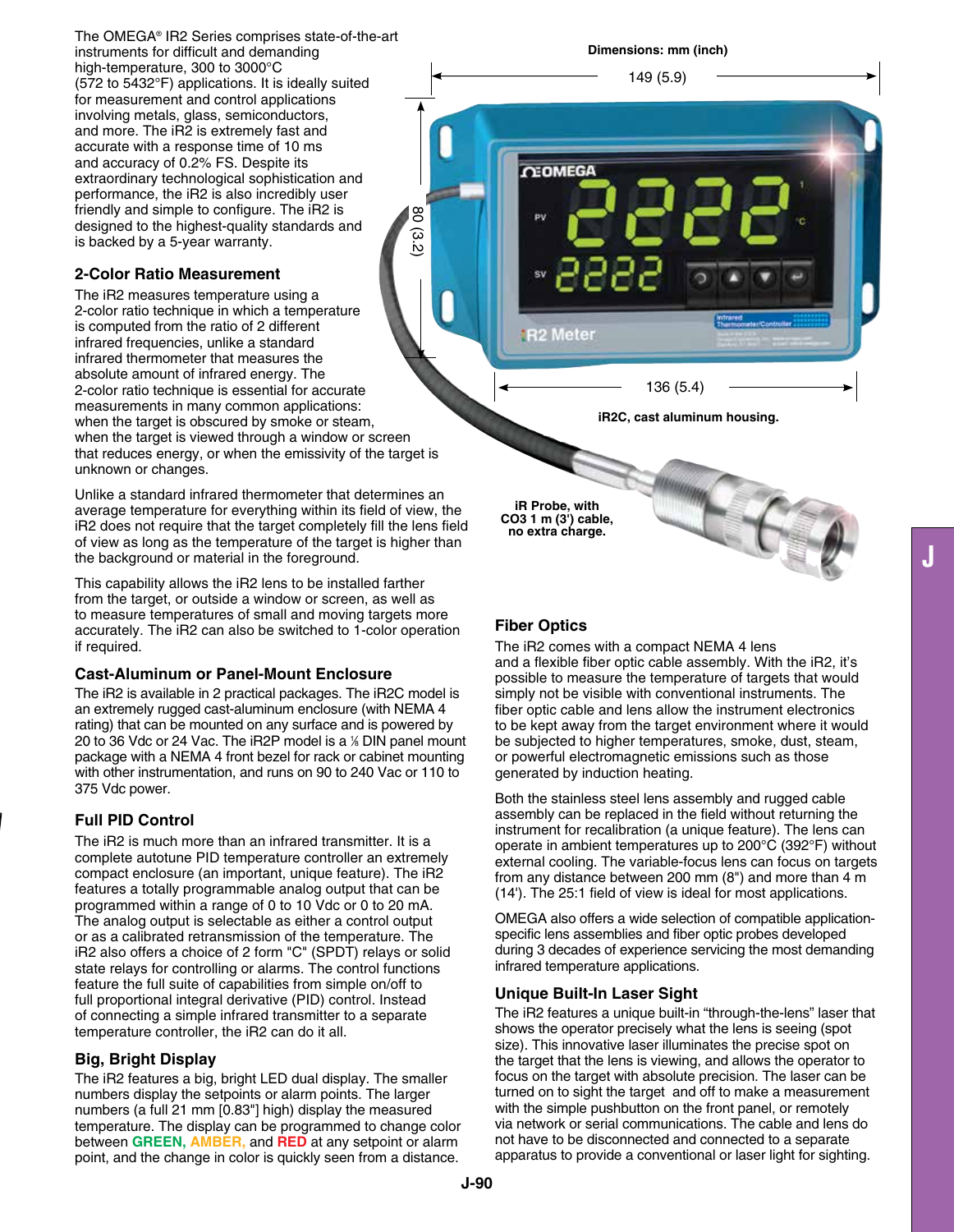**iR2P 1 ⁄8 DIN panel mount.**

**CEOMFGA** 

**Shown smaller than actual size.**

# **Specifications**

**Accuracy:** 0.2% FS **Repeatability:** 0.2% FS **Temperature Resolution:** 1° **Temperature Ranges: Single Color:** 300 to 1300°C (572 to 2372°F) **Dual Color:** 450 to 1300°C (842 to 2372°F) **600 to 1800°C (1112 to 3272°F):** Single and dual color **1000 to 3000°C (1832 to 5432°F):**  Single and dual color **Response Time:** 10 ms (0 to 63% of final value) **Spectral Response:** 0.8 to 1.7 microns **Infrared Temperature Measurement**: Selectable between single color and dual color **Emissivity:** Adjustable 0.1 to 1.0 (single color) **Slope:** 0.85 to 1.15 (two color) **Optical Field of View:** 25:1, Adjustable focus from 200 mm to more than 4 m distance (8" to 14'), std **Laser Beam Diameter:** 2 mm (0.078") spot size @ 150 mm (5.90") distance-L2MM, 3 mm (0.11") spot size @ 225 mm (8.85") distance-L3MM, smallest spot size, 8 mm (0.32"); minimal focus distance is 200 mm (8"), std **Dimensions (Optical Assembly):** 20 x 62 mm (0.79 x 2.43")

maximum length **Fiber Optic Cable:** 1 m included, 2, 3 and 10 m optional (3, 6, 10 and 32')

#### **Power:**

**IR2P:** 90 to 240 Vac or 110 to 375 Vdc **IR2C:** 20 to 36 Vdc or 24 Vac **Display:** 3-color dual display (**AMBER, GREEN** and **RED**), programmable **Operating Temperature: Controller:** 0 to 50°C (32 to 122°F) **Optical Assembly:** 0 to 200°C (32 to 392°F), without cooling required; higher ambient temperature optical assemblies available **Environmental Rating:** NEMA 4 (IP65) (both the optical assembly and the front panel) **Serial Communications:** RS232 and RS485/422 or Ethernet and RS485/422 **Controller:** On/off or PID controller with autotune

**iR2C cast aluminum enclosure.**

> **Outputs:** 2 control or alarm outputs **Output Type:** Analog voltage or current, relay, DC pulse **Analog Output Response:** 1 second **Pulse Output Response:** 1 second **Laser Sighting:** Built into the controller for optical assembly alignment **Wavelength (Color):** 650 nm (red) **Operating Distance:** 200 mm to 4 m (8" to 14') **Maximum Laser Power Output:** <1 mW **Safety Classification:** Class 2, complies with FDA 21 CFR 1040.10, EN60825-1/11.2001 **Laser Power Switch:** Set via the controller menu **Laser Indicator:** Displays on the controller